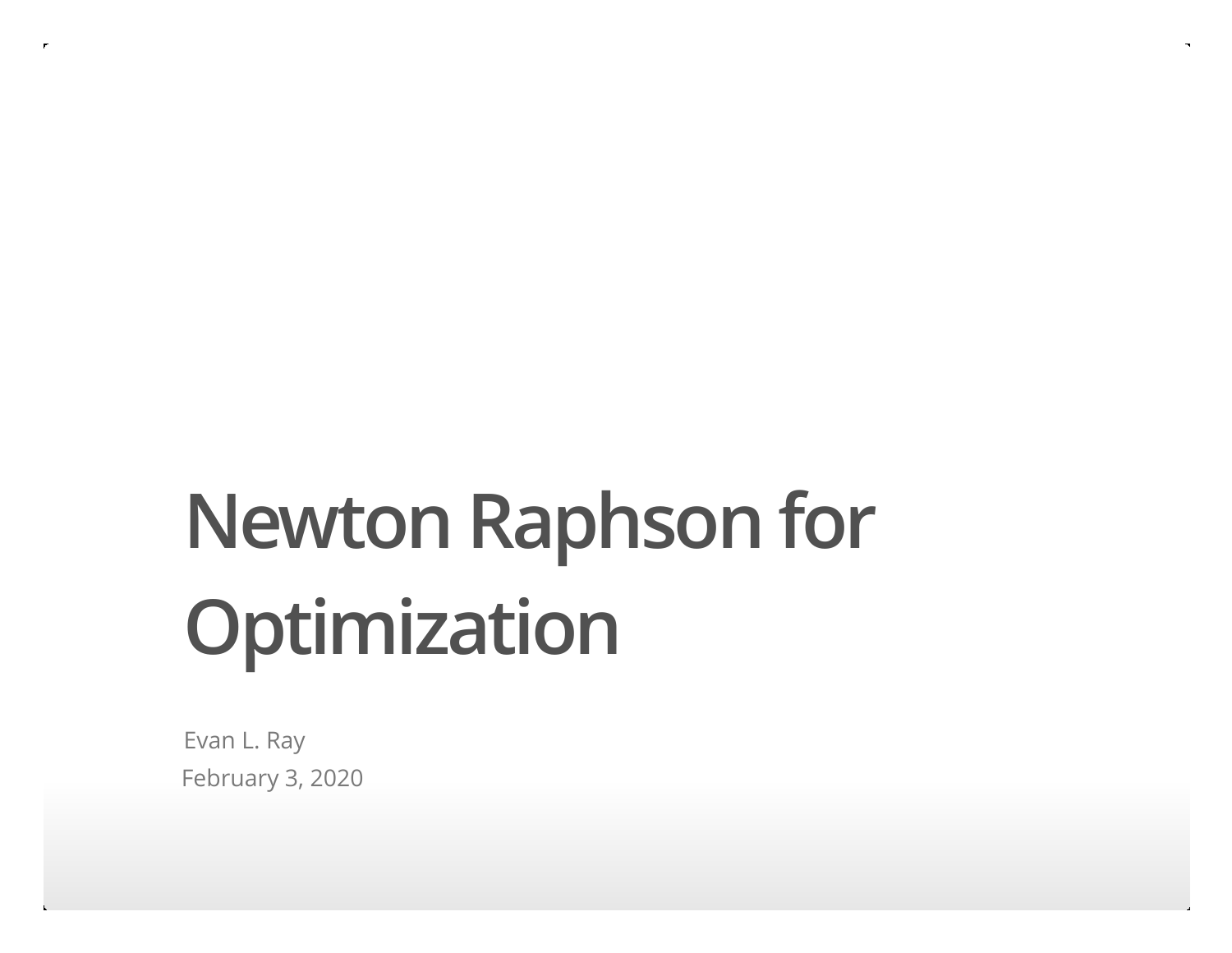# **Poisson Model Example**

Example A in Section 8.4 of Rice

The National Institute of Science and Technology did a study where they wanted to develop measurement standards for asbestos concentration. Asbestos dissolved in water was spread on a filter, and 3-mm diameter punches were taken from the filter and mounted on a transmission electron microscope. An operator counted the number of fibers in each of 23 grid squares. For the sake of illustration I am using just the first 5 observations here.

Let  $X_i$  be the number of fibers of asbestos found in square number  $i$ .

Model:  $X_1, \ldots, X_n \stackrel{\text{iid}}{\sim} \text{Poisson}(\lambda)$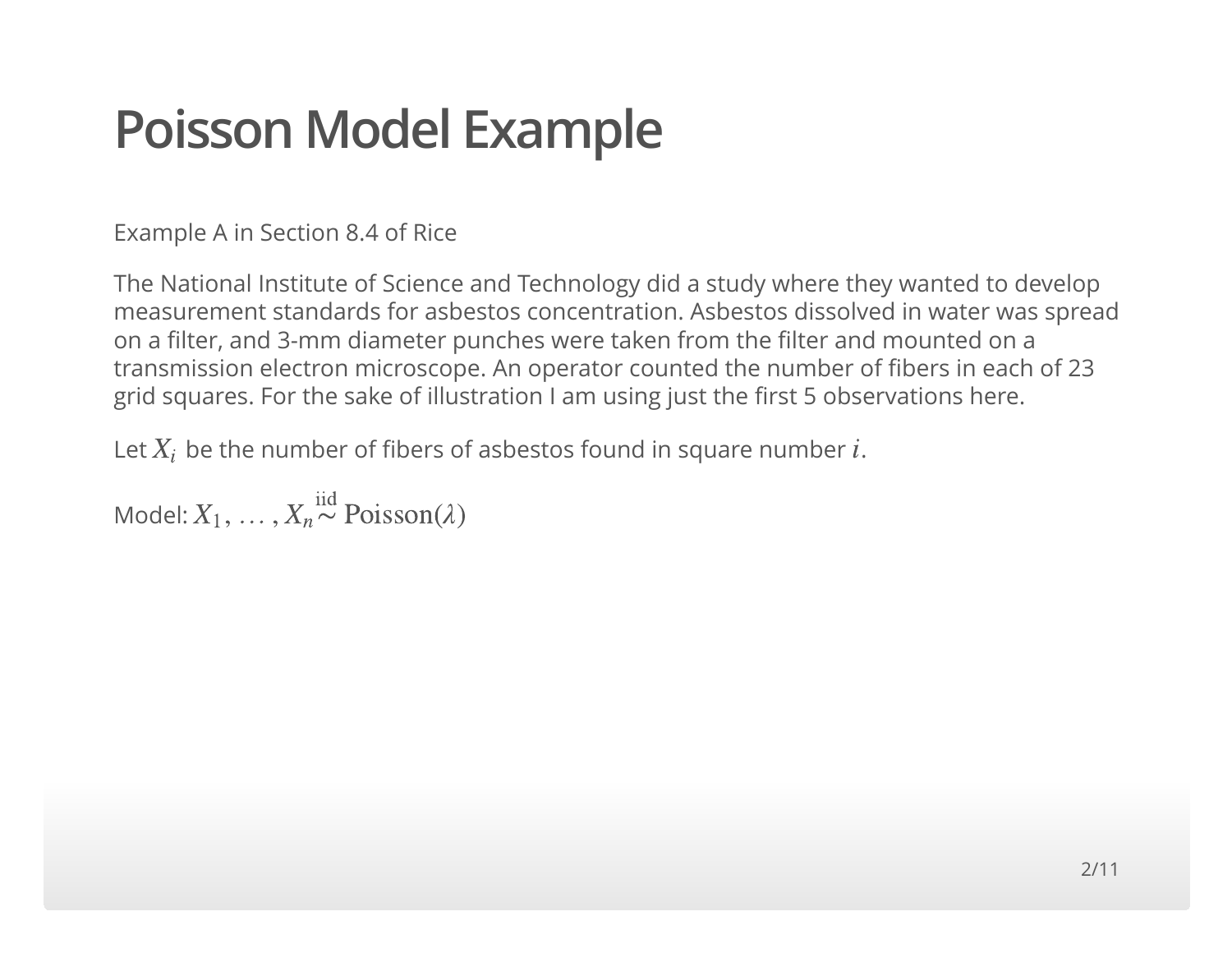### **Log-likelihood and its derivatives**

$$
f(x_i|\lambda) = e^{-\lambda} \frac{\lambda^{x_i}}{x_i!}
$$
  
\n
$$
\ell(\lambda|x_1, ..., x_n) = \dots = -n\lambda + \log(\lambda) \sum_{i=1}^n x_i - \sum_{i=1}^n \log(x_i)
$$
  
\n
$$
\frac{d}{d\lambda} \ell(\lambda|x_1, ..., x_n) = \frac{1}{\lambda} \sum_{i=1}^n x_i - n
$$
  
\n
$$
\frac{d^2}{d\lambda^2} \ell(\lambda|x_1, ..., x_n) = \frac{-1}{\lambda^2} \sum_{i=1}^n x_i
$$

We saw previously that  $\hat{\lambda}_{MI}$  $LE = \frac{1}{n} \sum_{i=1}^{n} x_i$ 

In our example,  $\hat{\lambda}_{MI}$  $_{LE} = 25.6$ 

(This means we really don't need numerical maximization methods for this example – I'm using this example so that we can check that the estimation worked by comparing to what we know to be the correct answer.)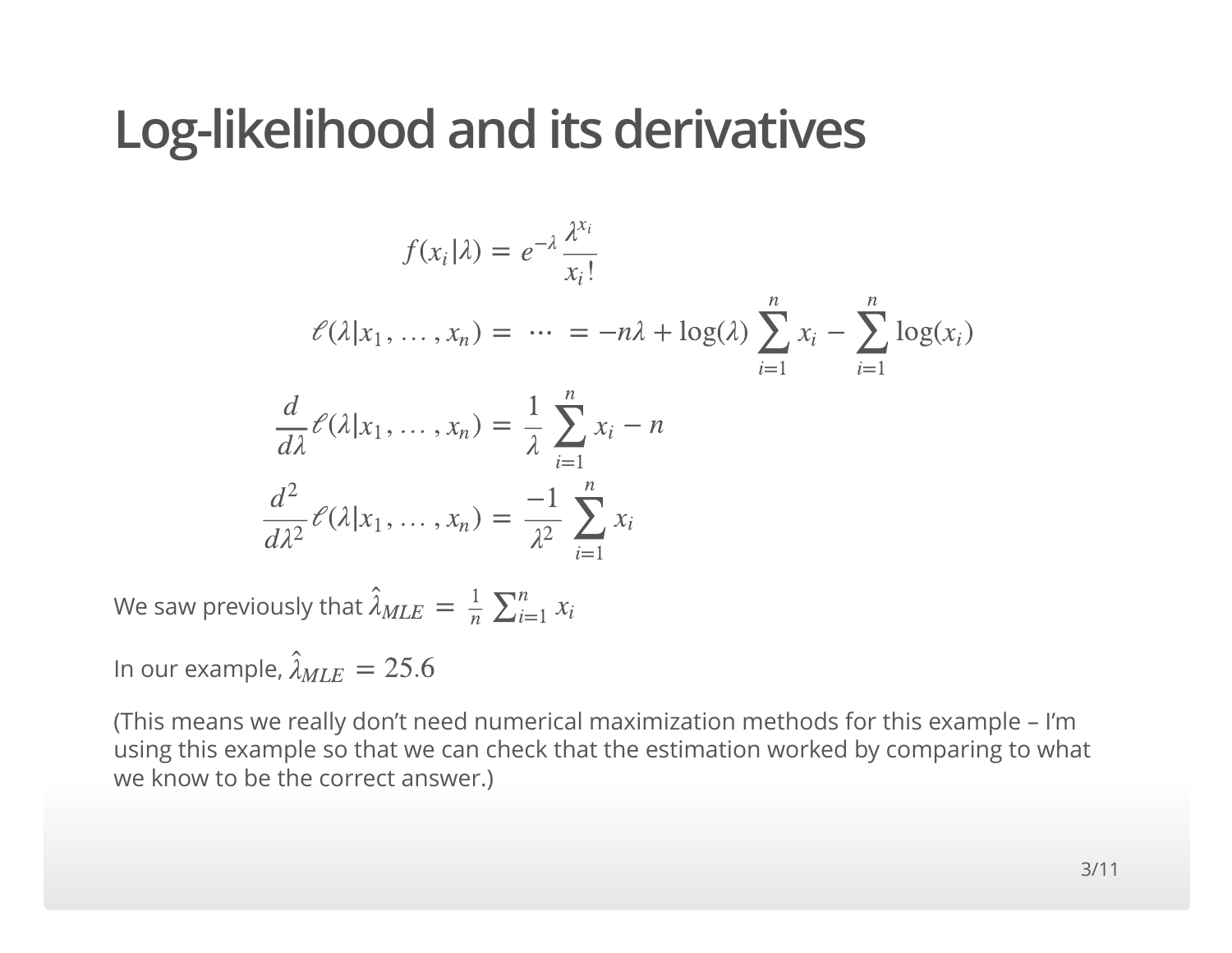# **Log-likelihood function, MLE**



The vertical orange line is at the MLE:

- maximizes log-likelihood function **·**
- at a root (0) of the first derivative of the log-likelihood function **·**

…But what if we couldn't solve for the MLE directly?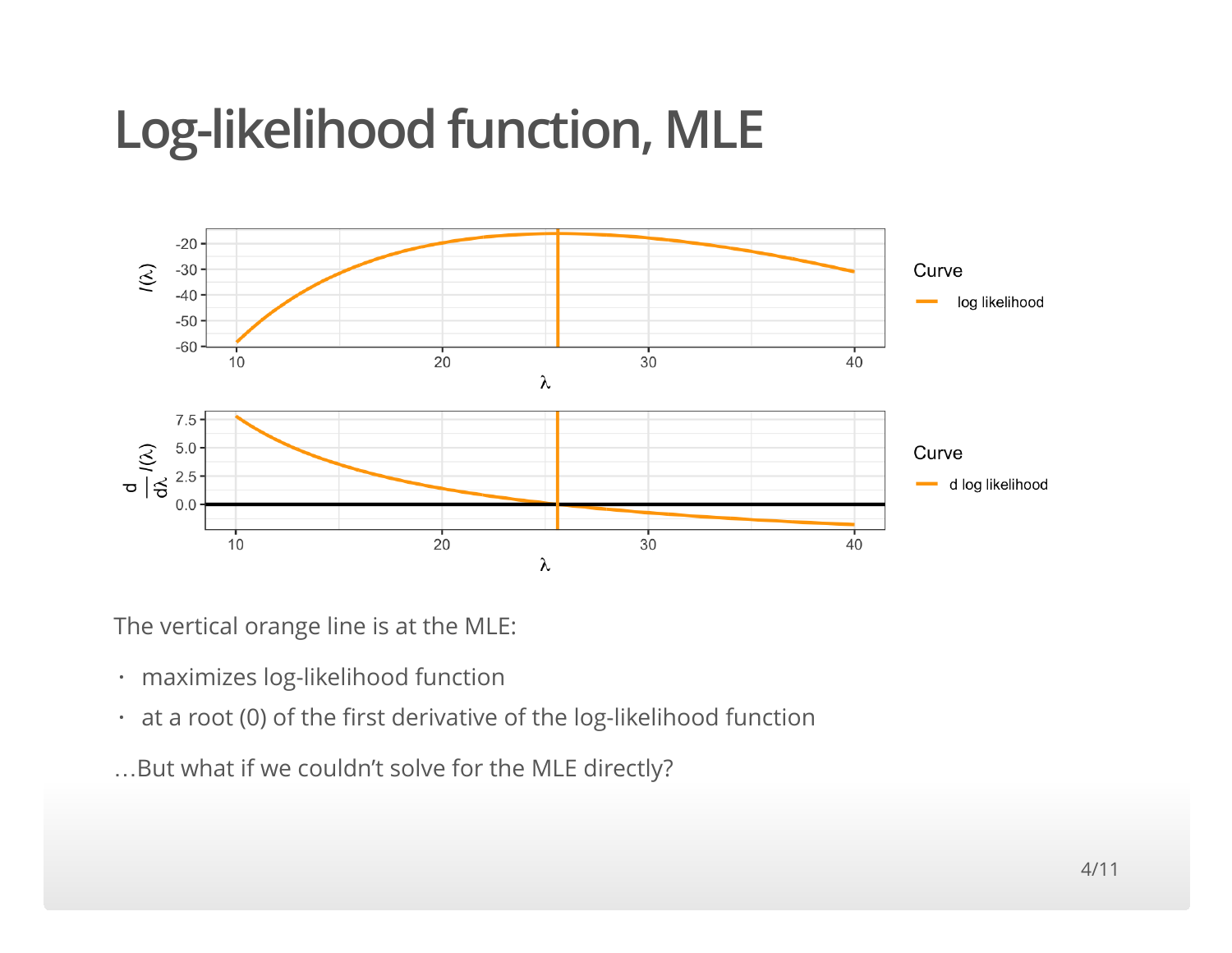# **Maximize Taylor Approx. to**  $\ell(\lambda)$

Pick a value  $\lambda_0$ . The second-order Taylor Series approximation to  $\ell(\lambda|x_1,\ldots,x_n)$  around  $\lambda_0$ is

$$
P_2(\lambda) = \ell(\lambda_0 | x_1, \dots, x_n) + \frac{d}{d\lambda} \ell(\lambda_0 | x_1, \dots, x_n) (\lambda - \lambda_0)
$$

$$
+ \frac{1}{2} \frac{d^2}{d\lambda^2} \ell(\lambda_0 | x_1, \dots, x_n) (\lambda - \lambda_0)^2
$$

If  $\frac{d^2}{dt^2} \mathcal{C}(\lambda_0 | x_1, \dots, x_n) < 0$ ,  $P_2$  is maximized when its first derivative is 0:  $\frac{d^2}{d\lambda^2} \ell(\lambda_0 | x_1, \ldots, x_n) < 0, P_2$ 

$$
0 = \frac{d}{d\lambda} P_2(\lambda) = \frac{d}{d\lambda} \ell(\lambda_0 | x_1, \dots, x_n) + \frac{d^2}{d\lambda^2} \ell(\lambda_0 | x_1, \dots, x_n) (\lambda - \lambda_0)
$$
  
\n
$$
\Rightarrow \lambda = \lambda_0 - \frac{\frac{d}{d\lambda} \ell(\lambda_0 | x_1, \dots, x_n)}{\frac{d^2}{d\lambda^2} \ell(\lambda_0 | x_1, \dots, x_n)}
$$

This will be our updated estimate,  $\lambda_1$ 

Now repeat, but centering the Taylor Series approximation at  $\lambda_1$ .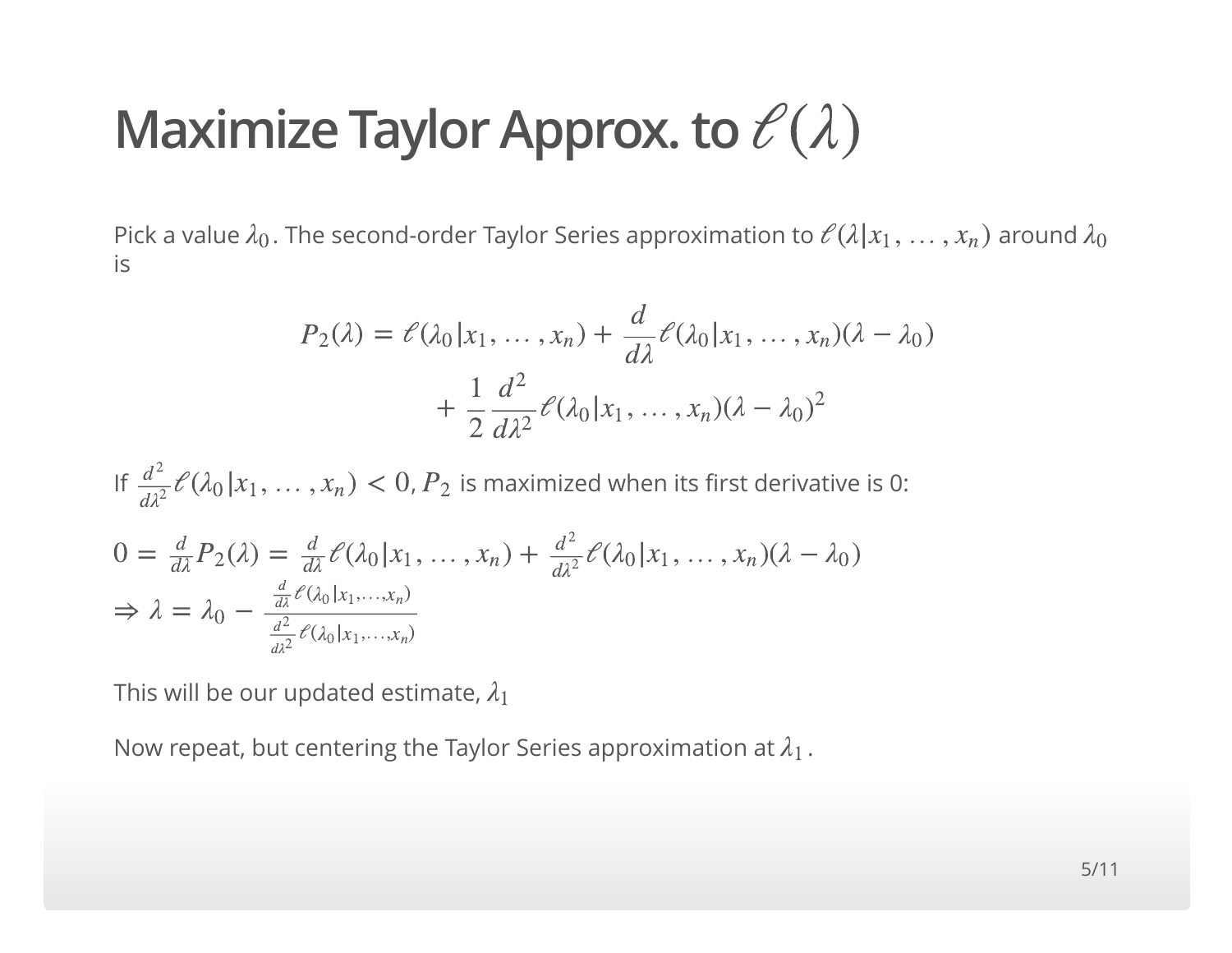#### **Find Root of Taylor Approx. to**  $\frac{d}{d\lambda}$  $\mathcal{C}(\lambda)$  $\overline{d\lambda}$

Pick a value  $\lambda_0$ . The first-order Taylor Series approximation to  $\frac{d}{d\lambda}\ell(\lambda|x_1,\ldots,x_n)$  around . is  $\frac{d}{d\lambda}\ell(\lambda|x_1,\ldots,x_n)$  around  $\lambda_0$ 

$$
P_1(\lambda) = \frac{d}{d\lambda} L(\lambda_0 | x_1, \dots, x_n) + \frac{d^2}{d\lambda^2} \mathcal{C}(\lambda_0 | x_1, \dots, x_n) (\lambda - \lambda_0)
$$

The root of  $P_1(\lambda)$  is at  $\lambda = \lambda_0 - \frac{\frac{d}{d\lambda}L(\lambda_0|x_1,...,x_n)}{\frac{d^2}{d\lambda}L(\lambda_0|x_1,...,x_n)}$  $\frac{d}{d\lambda} L(\lambda_0 | x_1, \ldots, x_n)$  $\frac{d^2}{dx^2} L(\lambda_0 | x_1, \ldots, x_n)$  $\frac{d^2}{d\lambda^2} L(\lambda_0 | x_1, \ldots, x_n]$ 

This will be our updated estimate,  $\lambda_1$ 

Now repeat, but centering the Taylor Series approximation at  $\lambda_1$ .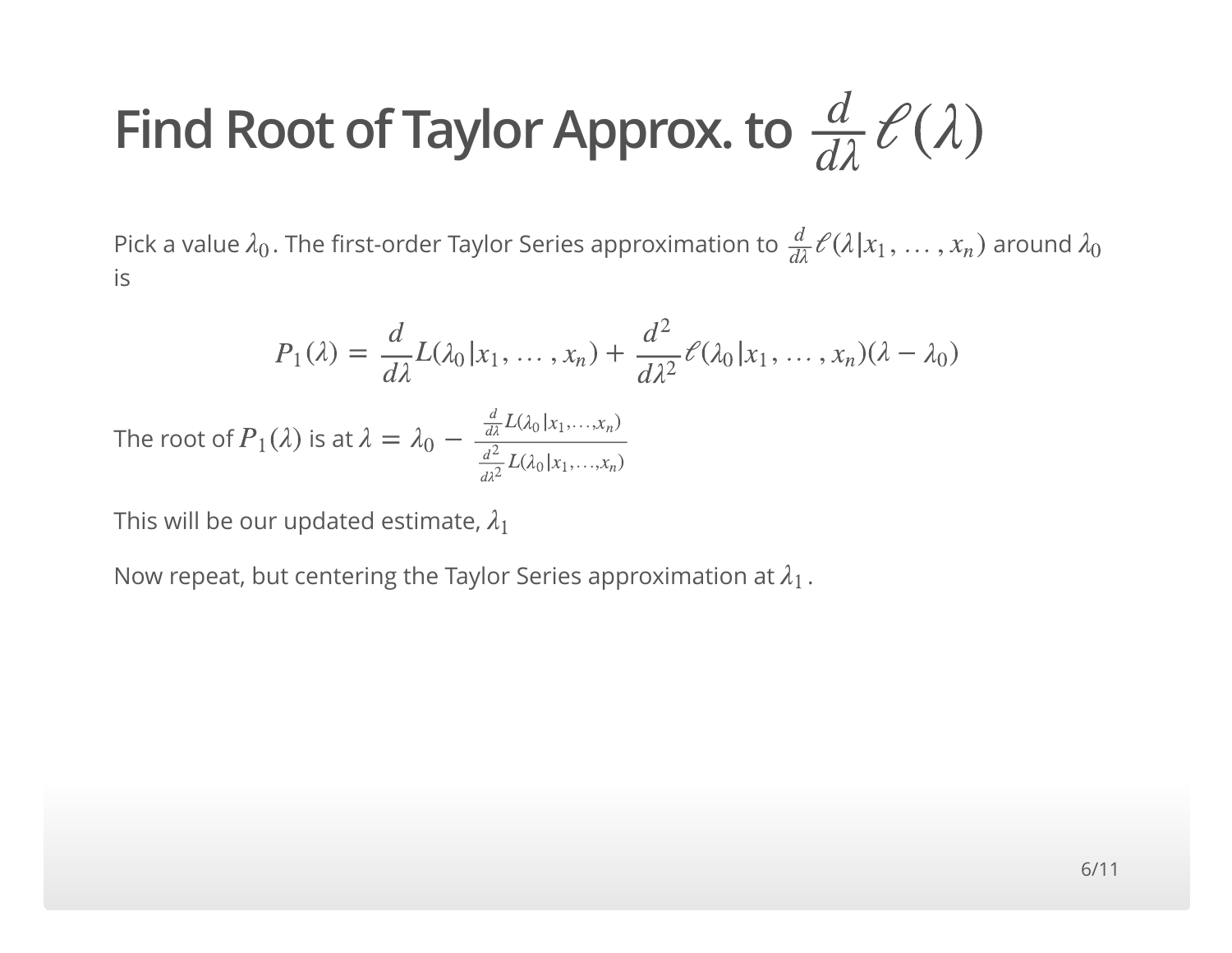# Pick  $\lambda_0$

- **·** Often the initial value of  $\lambda_0$  is selected by the method of moments
- For this example, I picked a number arbitrarily **·**



 $\lambda_0 = 12$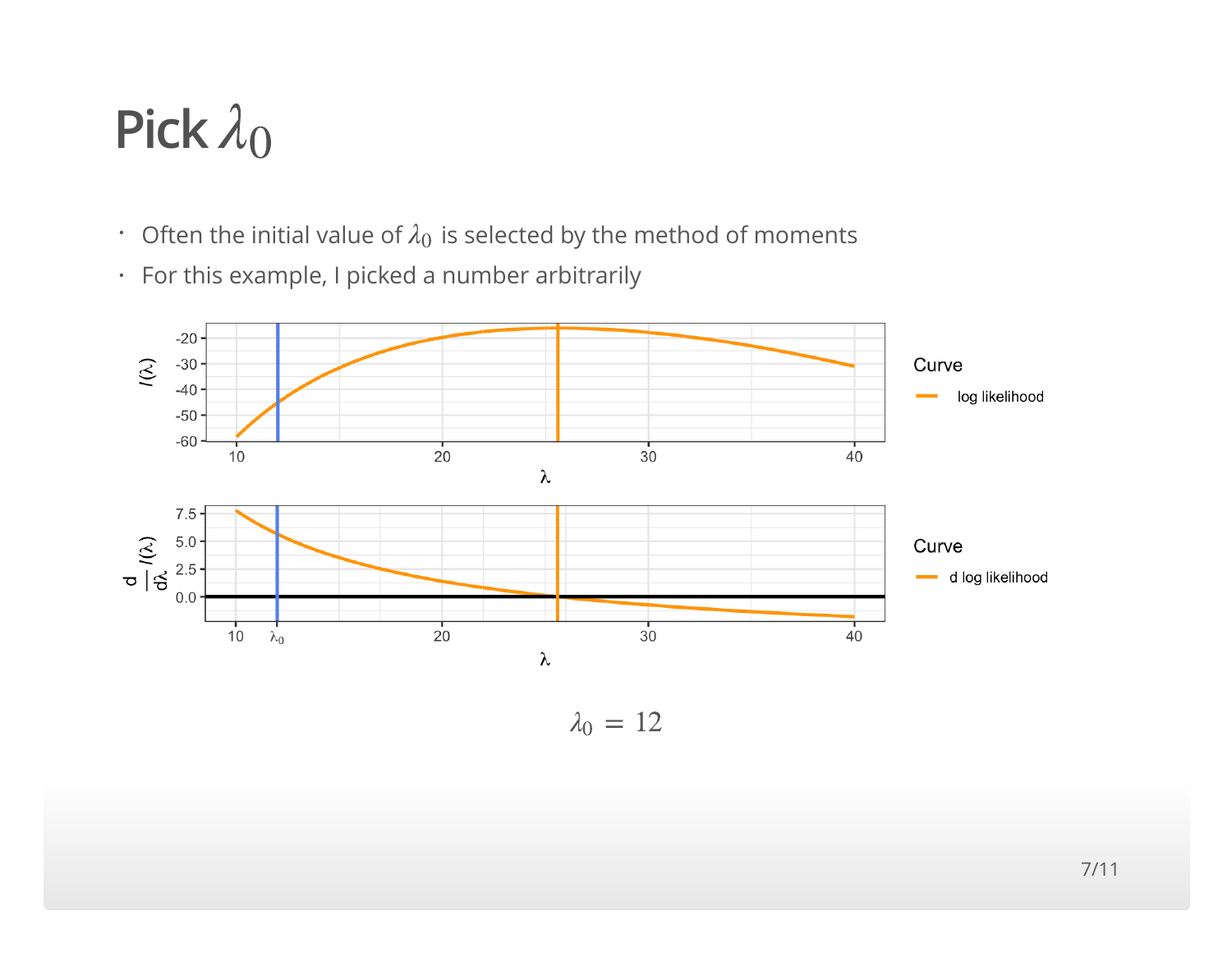# **Approximate**  $\mathcal{C}(\lambda)$  around  $\lambda_0$ , get  $\lambda_1$



$$
\lambda_0 = 12, \lambda_1 = \lambda_0 - \frac{\frac{d}{d\lambda}L(\lambda_0 | x_1, \dots, x_n)}{\frac{d^2}{d\lambda^2}L(\lambda_0 | x_1, \dots, x_n)} = 18.375
$$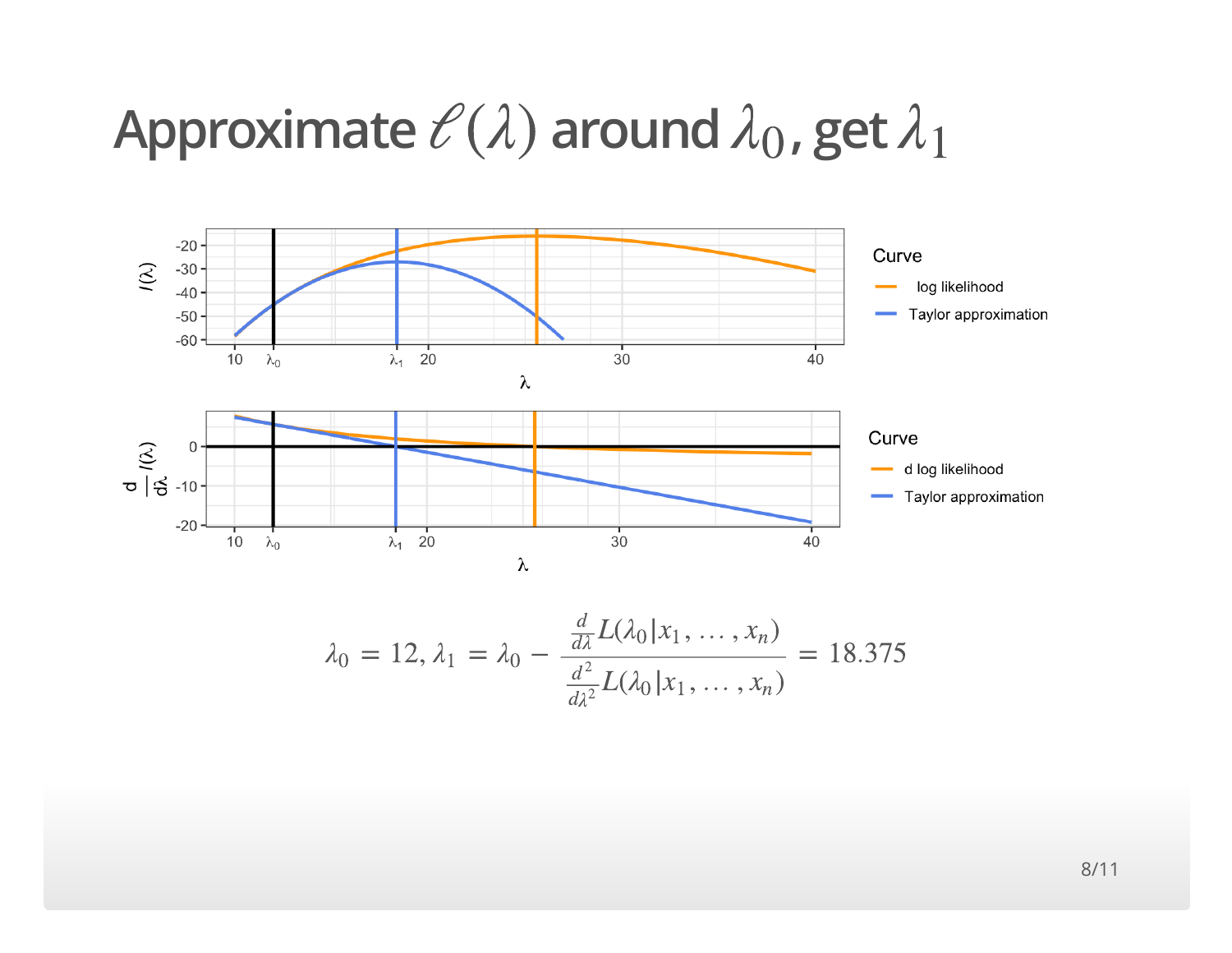# **Approximate**  $\mathcal{C}(\lambda)$  around  $\lambda_1$ , get  $\lambda_2$



$$
\lambda_0 = 12, \ \lambda_1 = 18.375,
$$

$$
\lambda_2 = \lambda_1 - \frac{\frac{d}{d\lambda}L(\lambda_1 | x_1, \dots, x_n)}{\frac{d^2}{d\lambda^2}L(\lambda_1 | x_1, \dots, x_n)} = 23.561
$$

9/11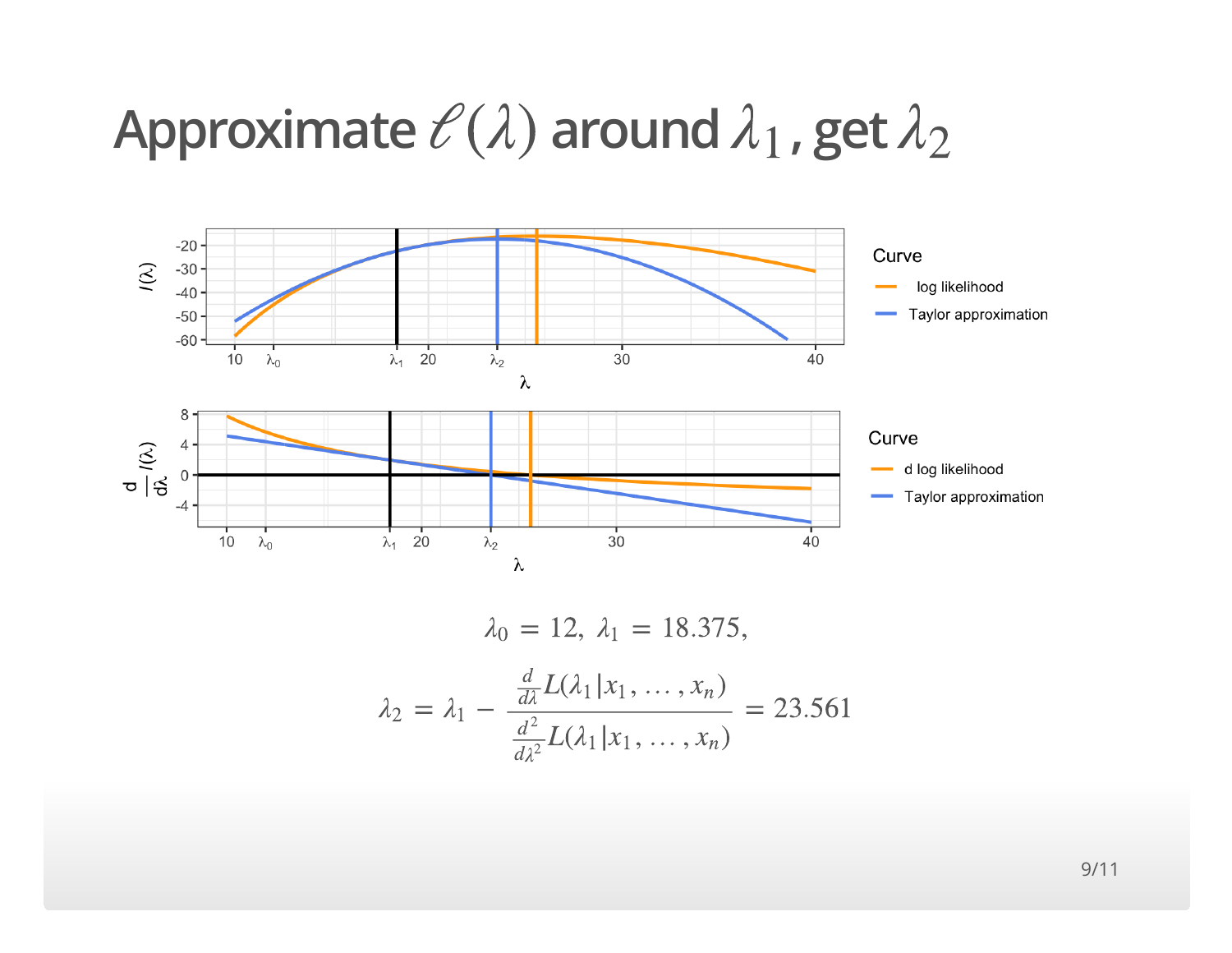# **Approximate**  $\mathcal{C}(\lambda)$  around  $\lambda_2$ , get  $\lambda_3$



$$
\lambda_0 = 12, \ \lambda_1 = 18.375, \lambda_2 = 23.561
$$
\n
$$
\lambda_3 = \lambda_2 - \frac{\frac{d}{d\lambda}L(\lambda_2 | x_1, \dots, x_n)}{\frac{d^2}{d\lambda^2}L(\lambda_2 | x_1, \dots, x_n)} = 25.438
$$

10/11